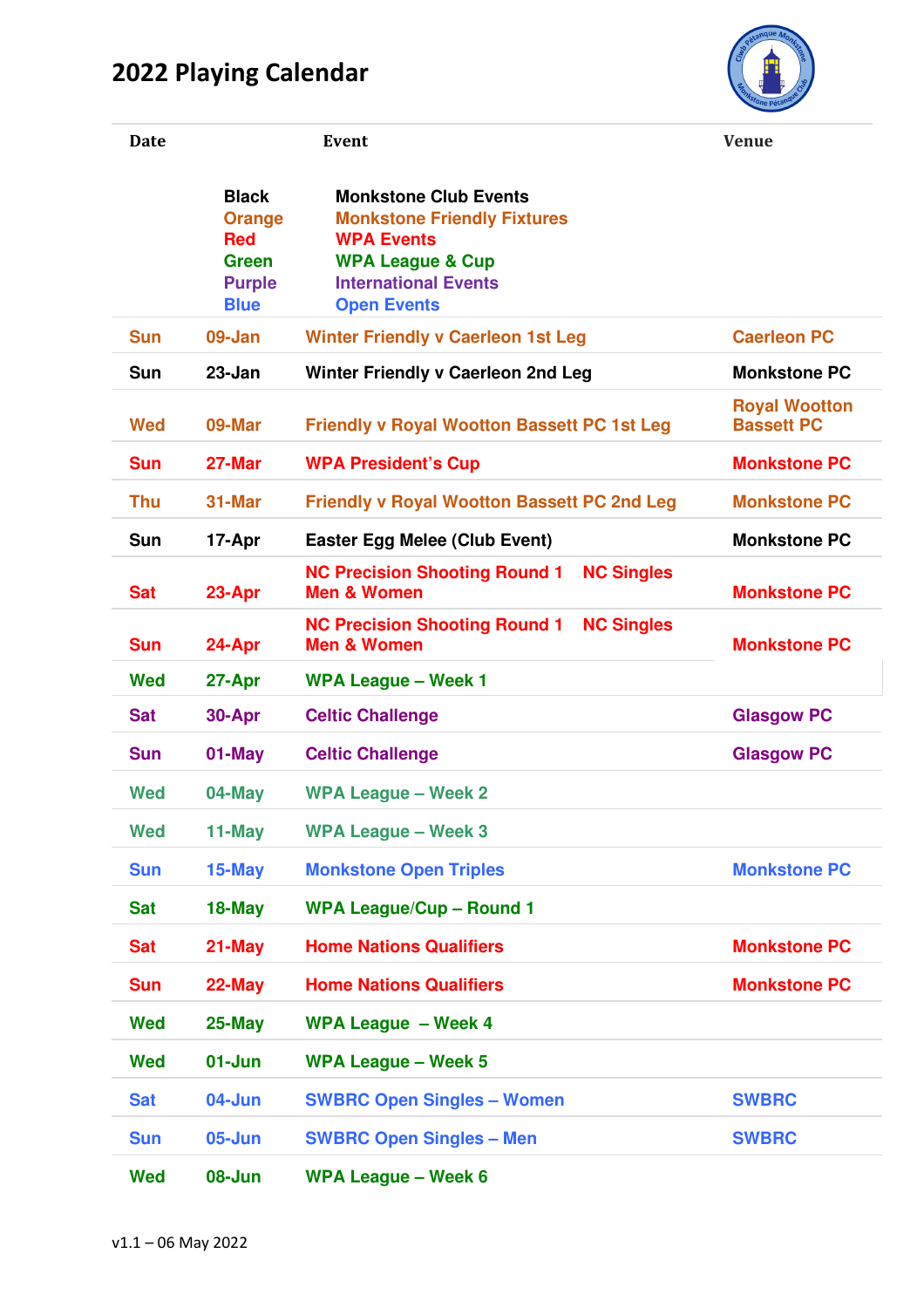## **2022 Playing Calendar**



| <b>Date</b> |            | Event                                                                             | <b>Venue</b>        |
|-------------|------------|-----------------------------------------------------------------------------------|---------------------|
| <b>Sun</b>  | $12 - Jun$ | <b>Peter Westall &amp; Novice Cup</b>                                             | tbc                 |
| <b>Wed</b>  | $15 - Jun$ | <b>WPA League - Spare Week</b>                                                    |                     |
| <b>Sat</b>  | $18 - Jun$ | <b>PE Inter-Regional Qualifier</b>                                                | tbc                 |
| <b>Sun</b>  | $19 - Jun$ | <b>PE Inter-Regional Qualifier</b>                                                | tbc                 |
| <b>Wed</b>  | $22 - Jun$ | <b>WPA League Week 7</b>                                                          |                     |
| <b>Sun</b>  | $26$ -Jun  | <b>Monkstone Open Doubles</b>                                                     | <b>Monkstone PC</b> |
| <b>Wed</b>  | 29-Jun     | <b>WPA League - Week 8</b>                                                        |                     |
| <b>Sat</b>  | 02-Jul     | <b>NC Doubles: Men, Women &amp; Mixed</b><br><b>NC Precision Shooting Round 2</b> | tbc                 |
| <b>Sun</b>  | 03-Jul     | <b>NC Doubles: Men, Women &amp; Mixed</b><br><b>NC Precision Shooting Round 2</b> | tbc                 |
| <b>Wed</b>  | 06-Jul     | <b>WPA League - Week 9</b>                                                        |                     |
| <b>Sat</b>  | 09-Jul     | <b>Bastille Day Melee</b>                                                         | <b>Caerleon PC</b>  |
| <b>Sun</b>  | $10 -$ Jul | <b>Bastille Day Triples</b>                                                       | <b>Caerleon PC</b>  |
| <b>Sun</b>  | $10 -$ Jul | <b>Austin Jones Charity Open</b>                                                  | <b>Brecon PC</b>    |
| <b>Wed</b>  | $13 -$ Jul | <b>WPA League Cup/Plate - Round 2</b>                                             |                     |
| <b>Sat</b>  | 18-Jul     | <b>Colin Ballett Open Doubles</b>                                                 | <b>SWBRC</b>        |
| <b>Sun</b>  | 17-Jul     | <b>Colin Ballett Open Doubles</b>                                                 | <b>SWBRC</b>        |
| <b>Wed</b>  | $20 -$ Jul | <b>WPA League - Week 10</b>                                                       |                     |
| <b>Sun</b>  | 24-Jul     | <b>WPA v BIG</b>                                                                  | tbc                 |
| <b>Wed</b>  | $27 -$ Jul | <b>WPA League - Week 11</b>                                                       |                     |
| <b>Wed</b>  | $03 - Aug$ | <b>WPA League - Week 12</b>                                                       |                     |
| <b>Sat</b>  | 06-Aug     | <b>NC Triples Men, Women &amp; Mixed</b><br><b>NC Precision Shooting Round 3</b>  | tbc                 |
| <b>Sun</b>  | 07-Aug     | <b>NC Triples Men, Women &amp; Mixed</b><br><b>NC Precision Shooting Round 3</b>  | tbc                 |
| <b>Wed</b>  | 10-Aug     | <b>WPA League Cup/Plate - Round 3</b>                                             |                     |
| <b>Sat</b>  | 13-Aug     | <b>2022 Home Nations Championship</b>                                             | <b>Troon PC</b>     |